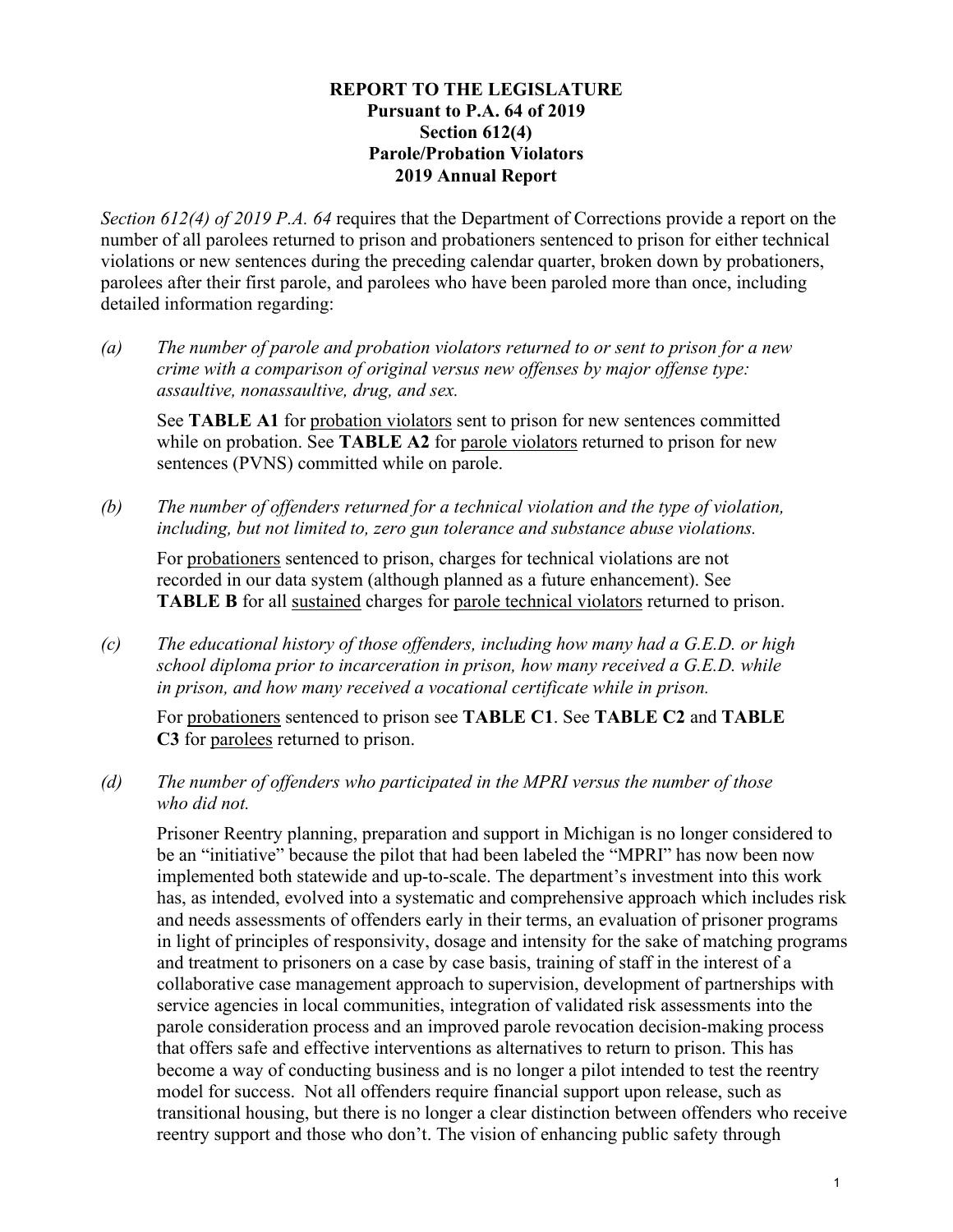successful transition of offenders from prison to their local communities has guided the development of the current reentry system, and all offenders benefit in some way from today's methodology. Therefore, there will no longer be a data table for this report item.

*(e) The unduplicated number of offenders who participated in substance abuse treatment programs, mental health treatment programs, or both, while in prison by diagnosis.*

See **TABLE** E for parolees returned to prison.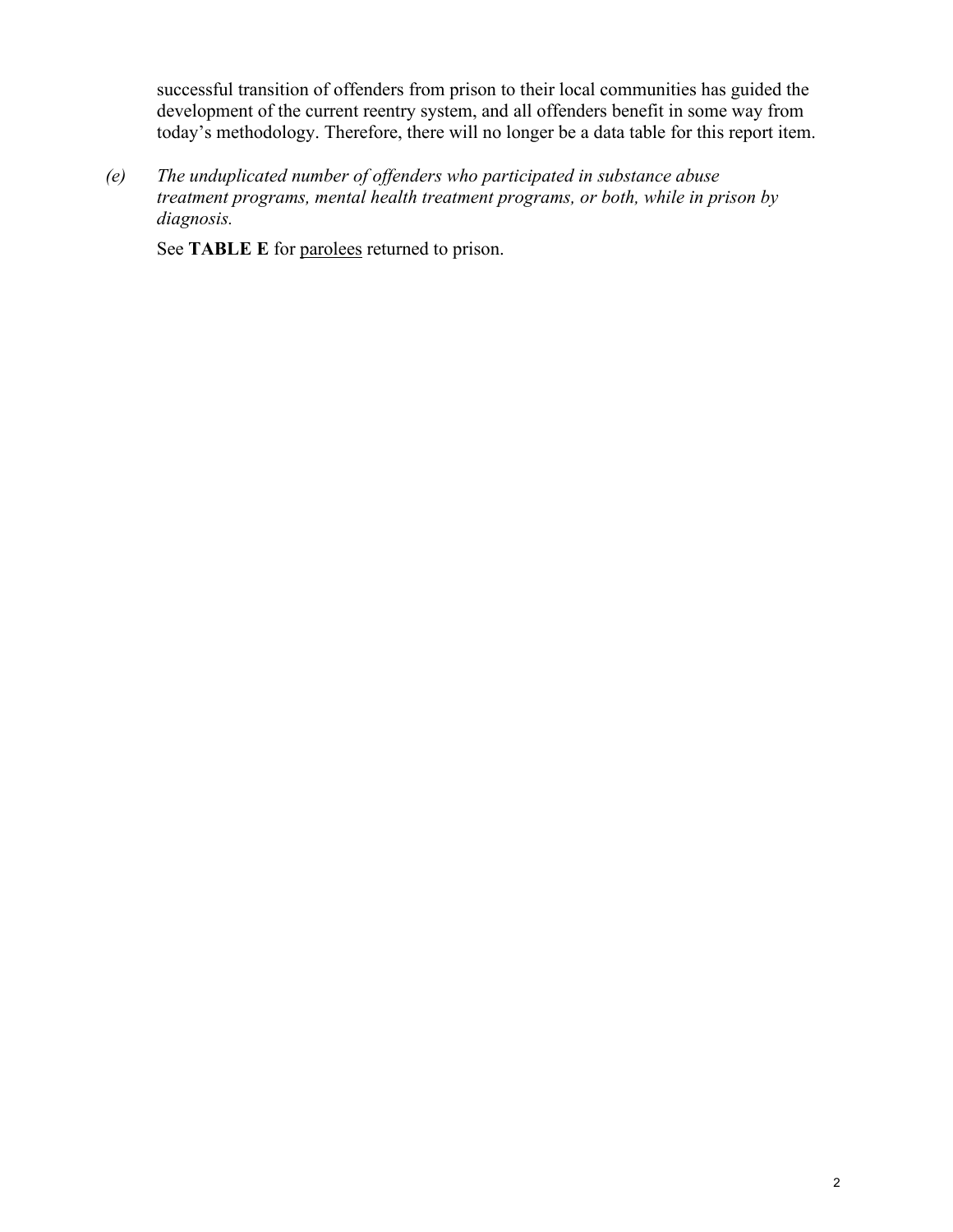# **SUMMARY TABLE**

# **A. Probationers Committed to Prison by Commitment Type**

# **January 1, 2019 – December 31, 2019**

| <b>Commitment Type</b>                                                        | N          |  |
|-------------------------------------------------------------------------------|------------|--|
| <b>Probation Violator Technical</b><br><b>Probation Violator New Sentence</b> | 997<br>936 |  |
| Total                                                                         | 1,933      |  |

# **B. Parole Violators Returned to Prison by Return Type**

| <b>Return Type</b>                                                 | <b>First Parole</b> | <b>Reparoles</b> | Total        |
|--------------------------------------------------------------------|---------------------|------------------|--------------|
| Parole Violator Technical *<br><b>Parole Violator New Sentence</b> | 1,161<br>708        | 384<br>156       | 1,545<br>864 |
| Total                                                              | 1,869               | 540              | 2,409        |

# **January 1, 2019 – December 31, 2019**

\* Parole Violator Technical Return figures are preliminary as they now include transfers to reception for investigation and possible diversion.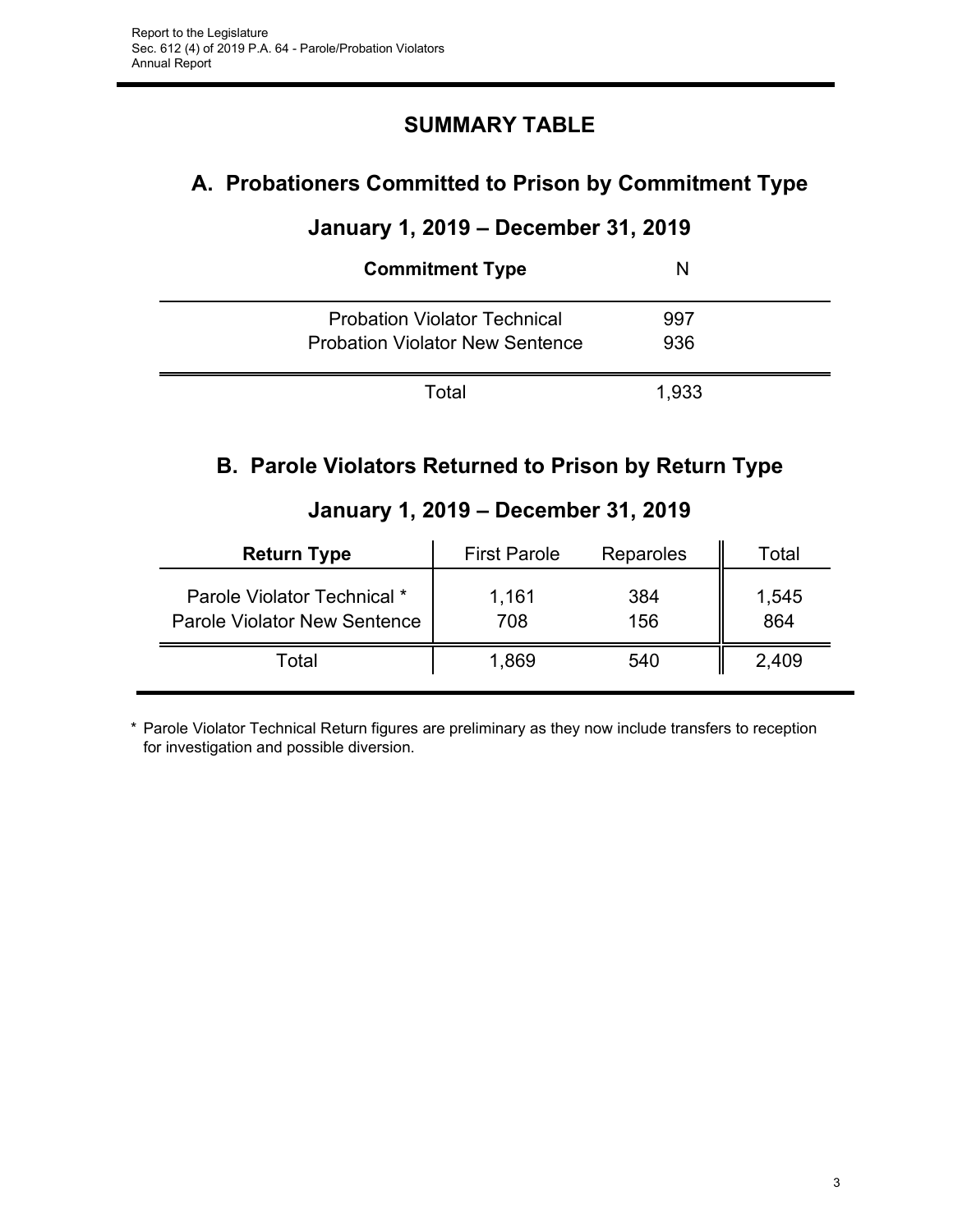# **TABLE A1: Probation Violators Sent to Prison For New Sentences Committed while on Probation By Original Crime versus New Crime:**

| <b>Original Probation</b>  |            | Other      |      | Other         |       |
|----------------------------|------------|------------|------|---------------|-------|
| <b>Crime</b>               | <b>CSC</b> | Assaultive | Drug | Nonassaultive | Total |
| <b>CSC</b>                 | 15         | 2          |      | 6             | 24    |
| <b>Other Assaultive</b>    | 15         | 139        | 19   | 60            | 233   |
| Drug                       | 10         | 45         | 81   | 59            | 195   |
| <b>Other Nonassaultive</b> | 21         | 126        | 46   | 263           | 456   |
| Not Reported*              |            | 8          | 3    | 16            | 28    |
| Total                      | 62         | 320        | 150  | 404           | 936   |

## **January 1, 2019 – December 31, 2019**

Note: Probation technical violators sent to prison may have pending charges for offenses committed while on probation, but the above table includes only probation violators committed with a new sentence.

\* Most commonly due to out of state probation cases where the original probation offense is not recorded.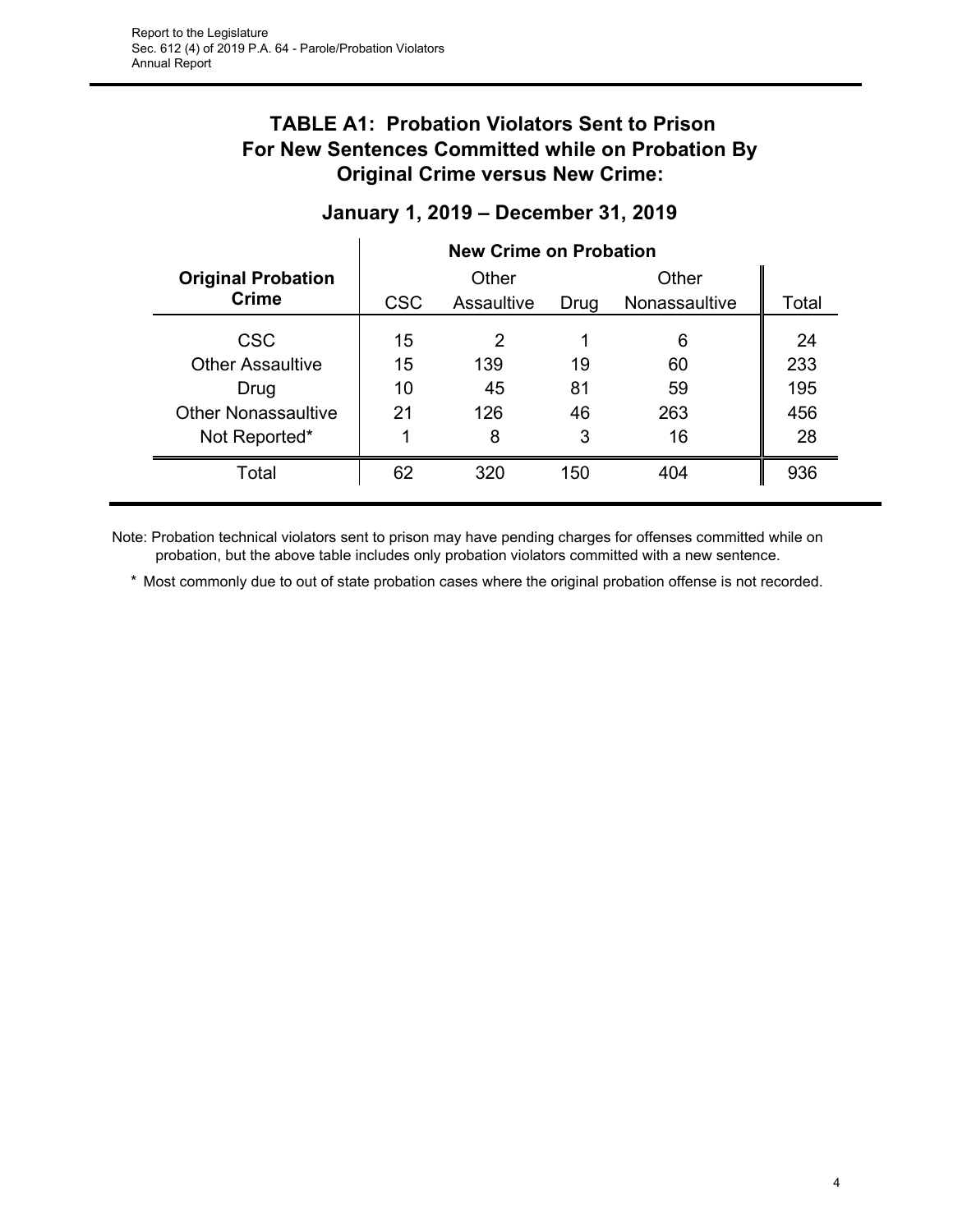# **TABLE A2: Parole Violator New Sentence (PVNS) Intake First Parole versus Reparole By Original Crime versus New Crime: January 1, 2019 – December 31, 2019**

| <b>Original Crime</b>        | <b>New Crime on Parole</b> |            |      |               |       |  |
|------------------------------|----------------------------|------------|------|---------------|-------|--|
| from which<br><b>Paroled</b> | Other                      |            |      | Other         |       |  |
|                              | <b>CSC</b>                 | Assaultive | Drug | Nonassaultive | Total |  |
| <b>CSC</b>                   | 11                         | 2          | 3    | 9             | 25    |  |
| <b>Other Assaultive</b>      | 3                          | 93         | 38   | 102           | 236   |  |
| Drug                         | 2                          | 18         | 68   | 19            | 107   |  |
| <b>Other Nonassaultive</b>   |                            | 90         | 51   | 192           | 340   |  |
| Total                        | 23                         | 203        | 160  | 322           | 708   |  |

# **PVNS - First Parole from Current Prison Term**

**PVNS - Reparole from Current Prison Term**

|             |                    |                       | <b>New Crime on Parole</b> |                      |  |  |  |
|-------------|--------------------|-----------------------|----------------------------|----------------------|--|--|--|
|             | Other              |                       | Other                      |                      |  |  |  |
| <b>CSC</b>  | Assaultive         | Nonassaultive<br>Drug |                            | Total                |  |  |  |
| 3<br>2<br>5 | 4<br>24<br>3<br>23 | 9<br>8                | 5<br>18<br>5<br>38         | 13<br>53<br>17<br>73 |  |  |  |
| 11          | 54                 | 25                    | 66                         | 156                  |  |  |  |
|             |                    |                       |                            |                      |  |  |  |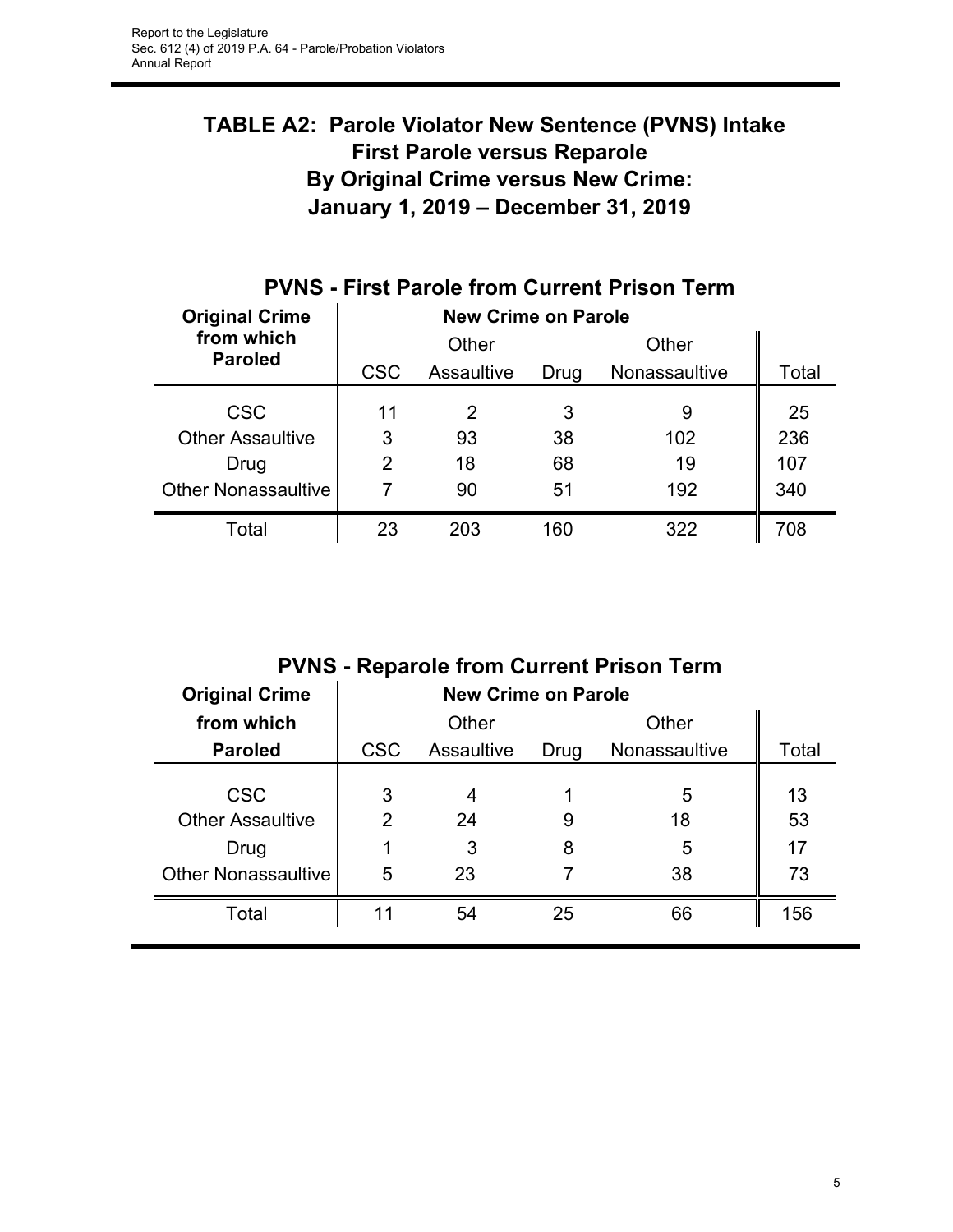## **TABLE B: All Sustained Charges for Parole Violator Technical Returns to Prison\***

# **First Parole from Current Prison Term**

## **January 1, 2019 – December 31, 2019**

| Charges*        |                                                                   | N                |
|-----------------|-------------------------------------------------------------------|------------------|
| 01              | Contact agent no later than first business day after release      | 241              |
| 02              | Must not change residence                                         | 90               |
| 03              | Must not leave state                                              | 70               |
| 04              | Not engage in any behavior that constitutes a violation           | 583              |
| 05              | Comply with alcohol and drug testing ordered by field agent       | 16               |
| 06              | Not associate with anyone you know to have a felony record        | 54               |
| 07              | Must not own or possess a firearm                                 | 114              |
| 08              | Must not own, possess or use any object as a weapon               | 41               |
| 09              | Make earnest efforts to find and maintain employment              | $\overline{2}$   |
| 1.0             | No contact with any child                                         | 4                |
| 1.1             | Not provide care or live in home w/child 17 or under              | $\mathbf 1$      |
| 1.10            | Submit to polygraph as ordered by parole agent                    | 1                |
| 1.11            | Sex Offender registration, provide address data & ID              | 60               |
| 1.12            | Must not access the internet without Agreement                    | 21               |
|                 | 1.12 Not own computer or device capable of connecting to Internet | 10               |
| 1.2             | Responsible adult present if with child 17 or under               | 11               |
| 1.3             | No romantic relationship with person associated w/child           | 2                |
| 1.4             | Not purchase/possess/use sexually stimulating material            | 25               |
| 1.5             | Treatment program (sex offender) as approved by agent             | 8                |
| 1.6             | 1000' from student safety zone (kindergarten through 12th)        | 1                |
| 10 <sup>°</sup> | Must comply w/special conditions, written and verbal orders       | 17               |
| 2.0             | Not use/possess alcohol/intoxicants or in place served            | 75               |
| 2.1             | Complete Sub Abuse or Re-Entry Program as referred by agent       | 110              |
| 3.3             | Treatment Program (mental health/other) approved by agent         | 7                |
| 3.4             | Complete Program                                                  | 51               |
| 3.7             | Complete tether program                                           | 42               |
|                 | 4.16 Obey all court orders                                        | $\overline{2}$   |
|                 | 4.19 Must comply w/GPS or EMS and pay cost for monitoring         | 65               |
| 4.2             | Written Consent to Search Parolee's person and/or property        | 4                |
| 4.4             | Abide by a specified curfew as directed                           | 33               |
| 4.5             | No contact/or within 500' home/school/employment of (name)        | 28               |
| 4.6             | No contact                                                        | 5                |
| 5.0             | May not drive without agent consent                               | 14               |
| 5.1             | May not drive                                                     | 6                |
| 6.3             | Must not work with direct control or access to money              | $\overline{2}$   |
| 7.0             | No checking account, charge account or credit card                | $\mathsf 3$      |
| 77.7            | Release Instructions for PA 223 (Central Office Use Only)         | $\overline{2}$   |
| 99              | Parole Board Non-Standard Special Condition                       | $\boldsymbol{9}$ |
|                 | 99.1 Parole Board Non-Standard Special Condition                  | $\sqrt{5}$       |
|                 | 99.2 Parole Board Non-Standard Special Condition                  | 1                |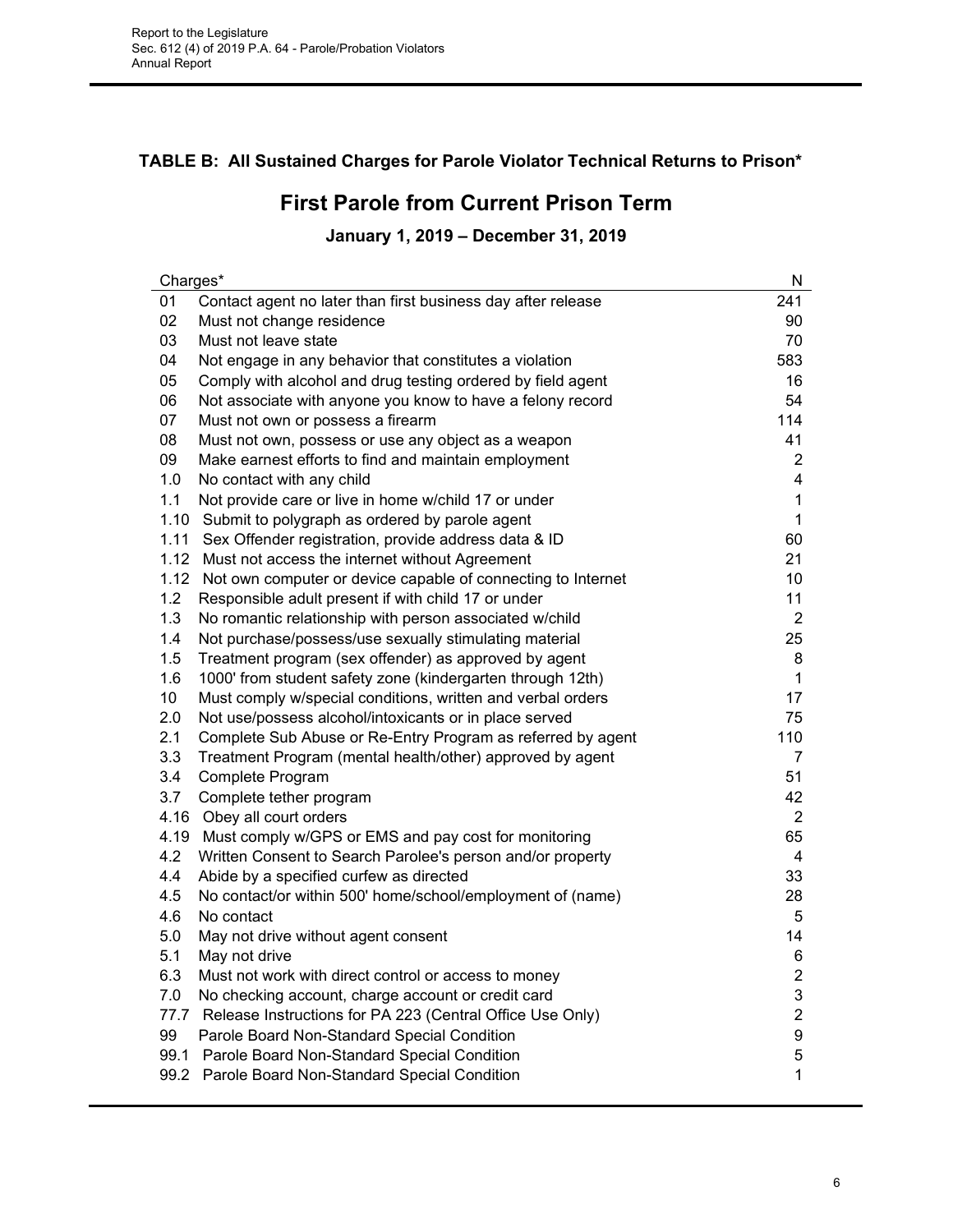## **TABLE B (cont.): All Sustained Charges for Parole Violator Technical Returns to Prison\***

## **Reparole from Current Prison Term**

#### **January 1, 2019 – December 31, 2019**

| Charges*                                                                       | N                       |
|--------------------------------------------------------------------------------|-------------------------|
| 01<br>Contact agent no later than first business day after release             | 149                     |
| 02<br>Must not change residence                                                | 67                      |
| 03<br>Must not leave state                                                     | 46                      |
| 04<br>Not engage in any behavior that constitutes a violation                  | 208                     |
| 05<br>Comply with alcohol and drug testing ordered by field agent              | 9                       |
| 06<br>Not associate with anyone you know to have a felony record               | 11                      |
| 07<br>Must not own or possess a firearm                                        | 23                      |
| 08<br>Must not own, possess or use any object as a weapon                      | 13                      |
| 1.11<br>Sex Offender registration, provide address data & ID                   | 50                      |
| 1.12 Must not access the internet without Agreement                            | 13                      |
| 1.12 Not own computer or device capable of connecting to Internet              | 3                       |
| 1.2<br>Responsible adult present if with child 17 or under                     | 10                      |
| 1.4<br>Not purchase/possess/use sexually stimulating material                  | 8                       |
| 1.5<br>Treatment program (sex offender) as approved by agent                   | 3                       |
| 1.9<br>Not possess/use photo equipment/photo development equip                 | $\mathbf{1}$            |
| 10 <sub>1</sub><br>Must comply w/special conditions, written and verbal orders | $\overline{\mathbf{4}}$ |
| 2.0<br>Not use/possess alcohol/intoxicants or in place served                  | 22                      |
| Complete Sub Abuse or Re-Entry Program as referred by agent<br>2.1             | 46                      |
| 3.0<br>Take medication as prescribed by licensed physician                     | $\mathbf 1$             |
| 3.3<br>Treatment Program (mental health/other) approved by agent               | $\overline{2}$          |
| 3.4<br>Complete Program                                                        | 21                      |
| 3.7<br>Complete tether program                                                 | 15                      |
| 4.16 Obey all court orders                                                     | $\mathbf{1}$            |
| 4.19<br>Must comply w/GPS or EMS and pay cost for monitoring                   | 63                      |
| 4.2<br>Written Consent to Search Parolee's person and/or property              | 1                       |
| 4.3<br>Must reside at (location) when paroled                                  | $\mathbf{1}$            |
| 4.4<br>Abide by a specified curfew as directed                                 | 15                      |
| 4.5<br>No contact/or within 500' home/school/employment of (name)              | 19                      |
| 4.6<br>No contact                                                              | $\overline{2}$          |
| 5.0<br>May not drive without agent consent                                     | $\overline{2}$          |
| 5.1<br>May not drive                                                           | $\overline{c}$          |
| 99<br>Parole Board Non-Standard Special Condition                              | $\overline{7}$          |
| 99.1 Parole Board Non-Standard Special Condition                               | 3                       |
|                                                                                |                         |

\* Most parolees returned for Technical Violations have multiple charges. Some parolees returned recently for Technical Violations may have pending charges not yet sustained. These numbers reflect only charges sustained through formal hearings.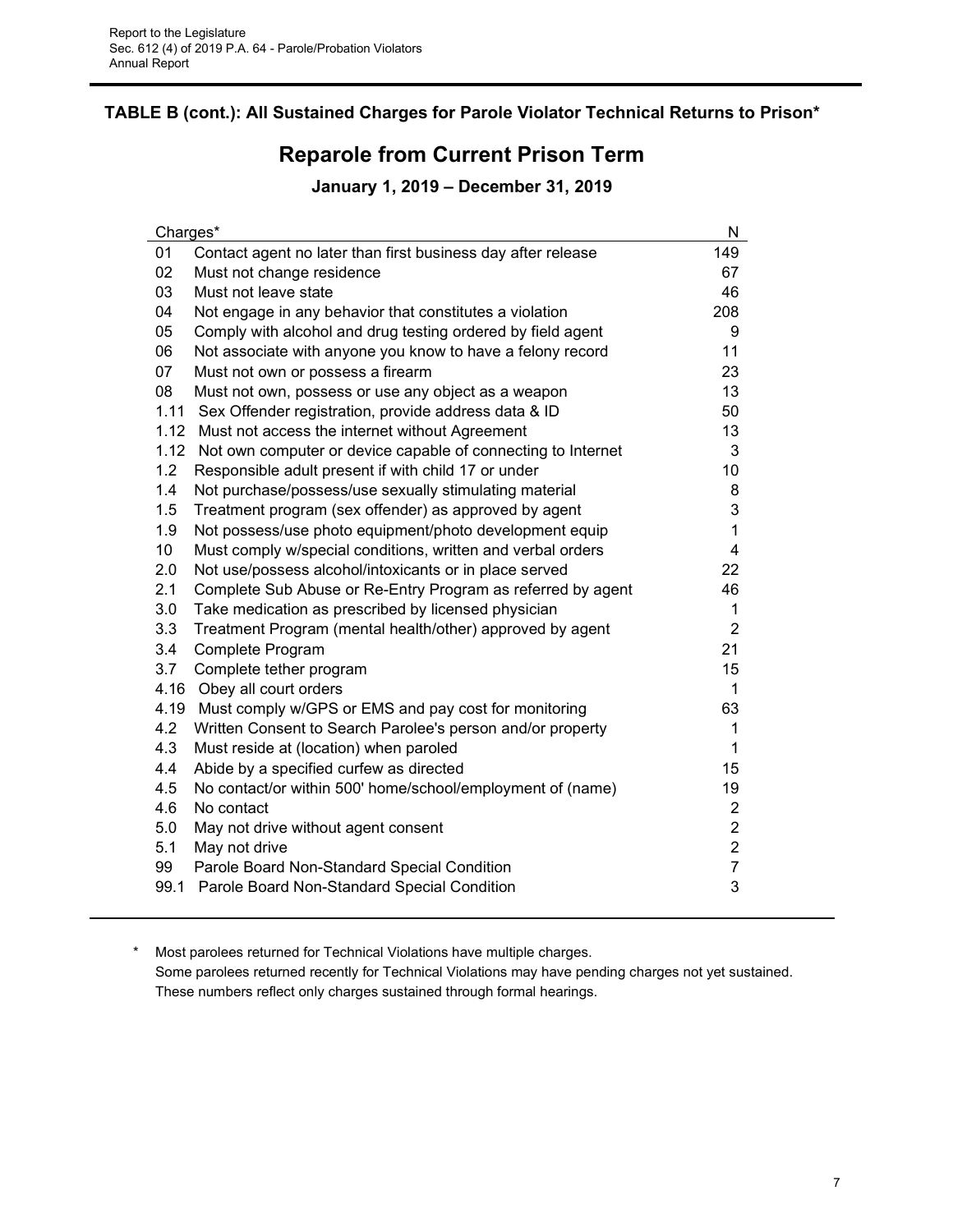# **TABLE C1: Probationers Committed to Prison by Commit Type By Academic Education Status at Time of Prison Admission**

# **January 1, 2019 - December 31, 2019**

|                                                                               | No GED         | At Least GED   |  |
|-------------------------------------------------------------------------------|----------------|----------------|--|
| <b>Commitment Type</b>                                                        | or Diploma     | or Diploma     |  |
| <b>Probation Violator Technical</b><br><b>Probation Violator New Sentence</b> | 31.2%<br>35.3% | 68.8%<br>64.7% |  |

- \* Reported academic education status for probation violators committed to prison is now based on data verified in the Offender Education Tracking System (OETS) rather than self-reporting at intake.
	-

1

Subject to pending verification of 1 case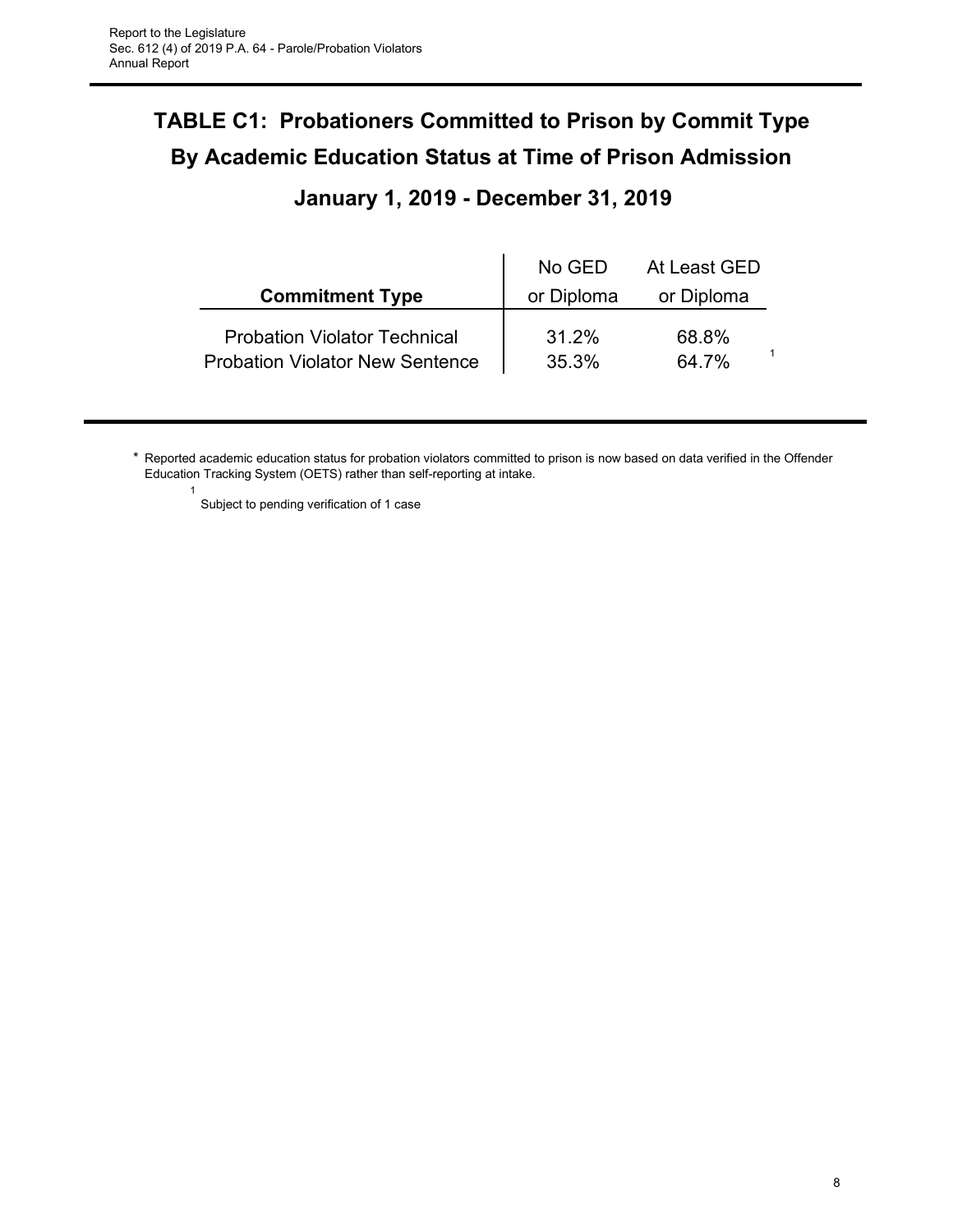## **TABLE C2: Academic Education Status of Parolees Returned to Prison by Return Type**

**January 1, 2019 – December 31, 2019**

## **First Parole from Current Prison Term**

|                                                           | <b>GED or Diploma</b>   |                |                          |                                              |                  |
|-----------------------------------------------------------|-------------------------|----------------|--------------------------|----------------------------------------------|------------------|
| <b>Return Type</b>                                        | Pending<br>Verification | None           | <b>Before</b><br>Current | During<br>Current<br>Prison Term Prison Term | After<br>Paroled |
| Parole Violator Technical<br>Parole Violator New Sentence | 0.4%<br>$0.6\%$         | 26.3%<br>20.8% | 49.2%<br>59.3%           | 22.8%<br>18.2%                               | 1.3%<br>1.1%     |

## **Reparole from Current Prison Term**

| <b>Return Type</b>           | Pending<br>Verification | None  | <b>Before</b><br>Current | During<br>Current<br>Prison Term Prison Term Paroled | After |
|------------------------------|-------------------------|-------|--------------------------|------------------------------------------------------|-------|
| Parole Violator Technical    | 1.0%                    | 22.1% | 45.1%                    | 31.3%                                                | 0.5%  |
| Parole Violator New Sentence | $0.0\%$                 | 21.8% | 50.6%                    | 25.0%                                                | 2.6%  |

## **GED or Diploma\***

**TABLE C3: Parolees Returned to Prison by Return Type Who Received Vocational Certificates in Prison Prior to Parole**

## **January 1, 2019 – December 31, 2019**

| <b>Parole Violator</b>       | First  |          |
|------------------------------|--------|----------|
| <b>Return Type</b>           | Parole | Reparole |
| Parole Violator Technical    | 279    | 100      |
| Parole Violator New Sentence | 204    | 48       |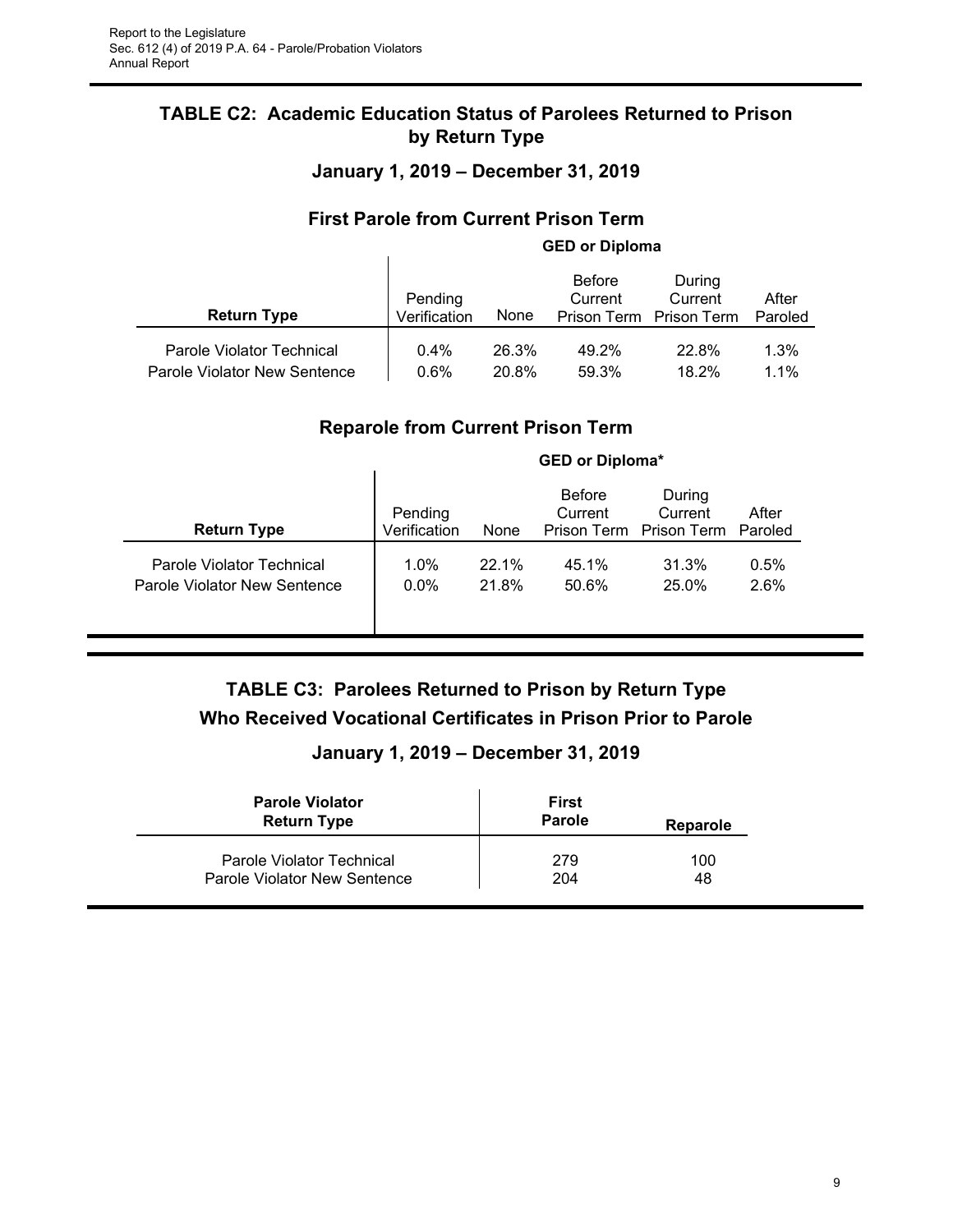#### **TABLE E: Parole Violators Returned to Prison**

**Distribution of Number of Offenders Who Participated in**

#### **Substance Abuse Treatment Programs, Mental Health Treatment Programs,**

#### **or Both, While in Prison by Diagnosis**

**January 1, 2019 - December 31, 2019**

#### **First Parole - Parole Violator New Sentence Substance Abuse Substance Abuse Substance Abuse**

|        |                                                                                   | <b>Programs</b> |     |       |
|--------|-----------------------------------------------------------------------------------|-----------------|-----|-------|
|        | <b>Mental Health Diagnosis</b>                                                    | Yes             | No  | Total |
|        | No Mental Health Diagnosis                                                        | 201             | 143 | 344   |
| 291.89 | Alcohol-Induced Disorder                                                          | 0               | 1   | 1     |
| 292.12 | Substance-Induced Psychotic Disorder, With Hallucinations                         | 0               | 1   | 1     |
| 292.84 | Substance-Induced Mood Disorder                                                   | 7               | 1   | 8     |
| 292.89 | Substance-Induced Anxiety Disorder                                                | 2               | 0   | 2     |
| 293.83 | Mood Disorder Due to General Medical Condition                                    | 1               | 0   | 1     |
| 294.9  | Cognitive Disorder NOS                                                            | 0               | 1   | 1     |
| 295.3  | Schizophrenia, Paranoid Type                                                      | 1               | 2   | 3     |
| 295.6  | Schizophrenia, Residual Type                                                      | 0               | 1   | 1     |
| 295.7  | Schizoaffective Disorder                                                          | 6               | 1   | 7     |
| 295.9  | Schizophrenia, Undifferentiated Type                                              | 2               | 0   | 2     |
| 296.2  | Major Depressive Disorder, Single Episode, Unspecified                            | 1               | 0   | 1     |
| 296.21 | Major Depressive Disorder, Single Episode, Mild                                   | 1               | 0   | 1     |
| 296.3  | Major Depressive Disorder, Recurrent, Unspecified                                 | 1               | 1   | 2     |
| 296.32 | Major Depressive Disorder, Recurrent, Moderate                                    | 6               | 1   | 7     |
| 296.33 | Major Depressive Disorder, Recurrent, Severe Without Psychotic Features           | 2               | 0   | 2     |
| 296.34 | Major Depressive Disorder, Recurrent, Severe With Psychotic Features              | 6               | 2   | 8     |
| 296.35 | Major Depressive Disorder, Recurrent, In Partial Remission                        | 1               | 0   | 1     |
| 296.36 | Major Depressive Disorder, Recurrent, In Full Remission                           | 1               | 0   | 1     |
| 296.4  | Bipolar I Disorder, Most Recent Episode Hypomanic                                 | 2               | 1   | 3     |
| 296.41 | Bipolar I Disorder, Most Recent Episode Manic, Mild                               | 1               | 0   | 1     |
| 296.45 | Bipolar I Disorder, Most Recent Episode Manic, In Partial Remission               | 0               | 2   | 2     |
| 296.5  | Bipolar I Disorder, Most Recent Episode Depressed, Unspecified                    | 0               | 1   | 1     |
| 296.52 | Bipolar I Disorder, Most Recent Episode Depressed, Moderate                       | 1               | 0   | 1     |
| 296.54 | Bipolar I Disorder, Most Recent Episode Depressed, Severe With Psychotic Features | 2               | 0   | 2     |
| 296.6  | Bipolar I Disorder, Most Recent Episode Mixed, Unspecified                        | 1               | 0   | 1     |
| 296.61 | Bipolar I Disorder, Most Recent Episode Mixed, Mild                               | 2               | 0   | 2     |
| 296.62 | Bipolar I Disorder, Most Recent Episode Mixed, Moderate                           | 0               | 1   | 1     |
| 296.64 | Bipolar I Disorder, Most Recent Episode Mixed, Severe With Psychotic Features     | 2               | 2   | 4     |
| 296.7  | Bipolar I Disorder, Most Recent Episode Unspecified                               | 2               | 0   | 2     |
| 296.8  | <b>Bipolar Disorder NOS</b>                                                       | 10              | 0   | 10    |
| 296.89 | Bipolar Disorder                                                                  | 3               | 1   | 4     |
| 296.9  | Mood Disorder NOS                                                                 | 44              | 12  | 56    |
| 298.9  | Psychotic Disorder NOS                                                            | 6               | 2   | 8     |
| 300    | <b>Anxiety Disorder NOS</b>                                                       | 18              | 8   | 26    |
| 300.01 | Panic Disorder Without Agoraphobia                                                | 4               | 1   | 5     |
| 300.02 | Generalized Anxiety Disorder                                                      | 5               | 1   | 6     |
| 300.21 | Panic Disorder With Agoraphobia                                                   | 1               | 1   | 2     |
| 300.23 | Social Phobia                                                                     | 1               | 0   | 1     |
| 300.4  | Dysthymic Disorder                                                                | 3               | 2   | 5     |
| 301.13 | Cyclothymic Disorder                                                              | 0               | 1   | 1     |
| 303.9  | <b>Alcohol Dependence</b>                                                         | 3               | 2   | 5     |
| 304    | Opioid Dependence                                                                 | 1               | 1   | 2     |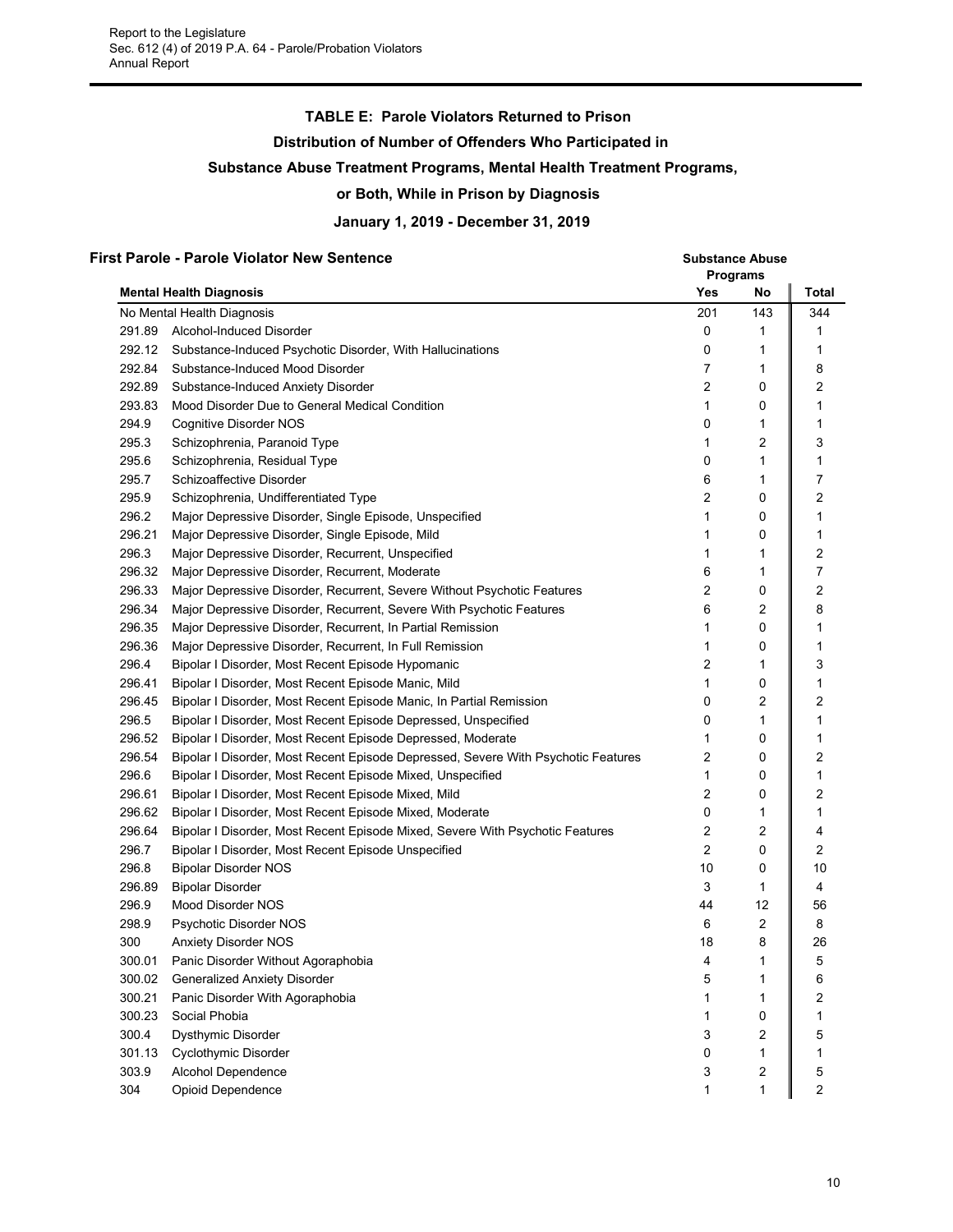|        | First Parole - Parole Violator New Sentence (cont.)                | <b>Substance Abuse</b><br>Programs |           |                |
|--------|--------------------------------------------------------------------|------------------------------------|-----------|----------------|
|        | <b>Mental Health Diagnosis</b>                                     | <b>Yes</b>                         | <b>No</b> | <b>Total</b>   |
| 304.2  | Cocaine Dependence                                                 | 3                                  | $\Omega$  | 3              |
| 304.3  | Cannabis Dependence                                                | 5                                  | 4         | 9              |
| 304.4  | Amphetamine Dependence                                             | 2                                  | 0         | 2              |
| 304.8  | Polysubstance Dependence                                           | 6                                  | 2         | 8              |
| 305    | Alcohol Abuse                                                      | 2                                  |           | 3              |
| 308.3  | <b>Acute Stress Disorder</b>                                       | 1                                  | 0         | 1              |
| 309    | Adjustment Disorder With Depressed Mood                            | 5                                  | 4         | 9              |
| 309.24 | Adjustment Disorder With Anxiety                                   | 1                                  | 2         | 3              |
| 309.28 | Adjustment Disorder With Mixed Anxiety and Depressed Mood          | 3                                  | 4         | 7              |
| 309.3  | Adjustment Disorder With Disturbance of Conduct                    | 0                                  |           | 1              |
| 309.4  | Adjustment Disorder With Mixed Disturbance of Emotions and Conduct | 2                                  | 2         | 4              |
| 309.81 | Posttraumatic Stress Disorder                                      | 17                                 | 8         | 25             |
| 309.9  | Adjustment Disorder Unspecified                                    | 0                                  | 2         | 2              |
| 311    | Depressive Disorder NOS                                            | 19                                 | 10        | 29             |
| 312.3  | Impulse-Control Disorder NOS                                       | 2                                  | 0         | $\overline{2}$ |
| 312.34 | Intermittent Explosive Disorder                                    | 0                                  |           | 1              |
| 312.81 | Conduct Disorder, Childhood-Onset Type                             | 1                                  | 0         | 1              |
| 312.82 | Conduct Disorder, Adolescent-Onset Type                            | 0                                  |           | 1              |
| 313.81 | <b>Oppositional Defiant Disorder</b>                               | 1                                  | 0         | 1              |
| 314.01 | Attention-Deficit/Hyperactivity Disorder, Combined Type            | 0                                  |           | 1              |
| 314.9  | Attention-Deficit/Hyperactivity Disorder NOS                       | 1                                  |           | 2              |
| 315.9  | Learning Disorder NOS                                              | 2                                  |           | 3              |
| 799.9  | <b>Condition Deferred</b>                                          | 25                                 | 12        | 37             |
| V62.89 | Borderline Intellectual/Life Problem                               | 0                                  |           | 1              |
| V65.2  | Malingering                                                        | 2                                  | 0         | 2              |
| V71.09 | No Diagnosis                                                       | 1                                  | 4         | 5              |
|        | <b>Total</b>                                                       | 452                                | 256       | 708            |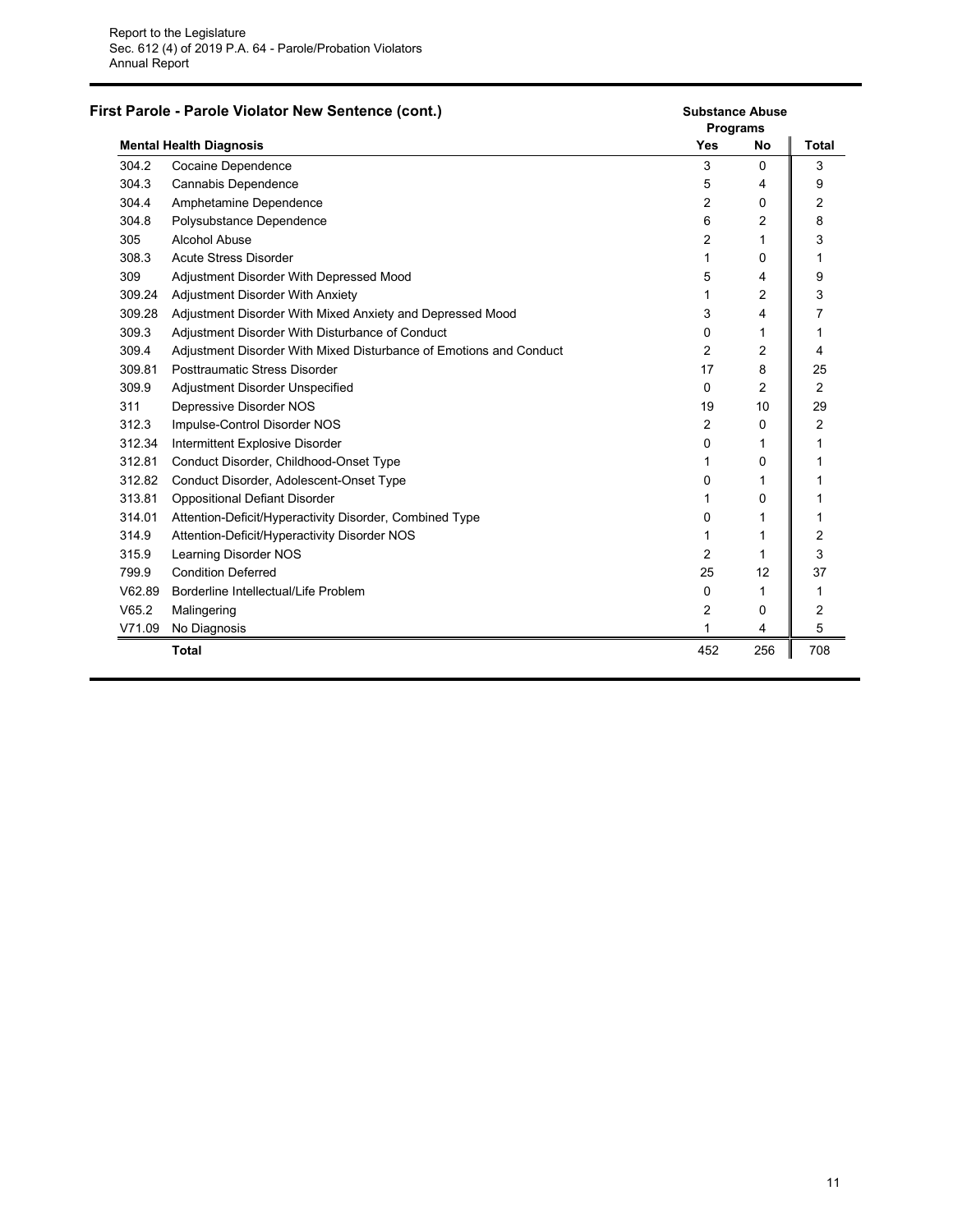## **TABLE E (cont.): Parole Violators Returned to Prison**

#### **Distribution of Number of Offenders Who Participated in**

#### **Substance Abuse Treatment Programs, Mental Health Treatment Programs,**

#### **or Both, While in Prison by Diagnosis**

**January 1, 2019 - December 31, 2019**

#### **First Parole - Parole Violator Technical Substance Abuse**

**Programs Mental Health Diagnosis Yes No Total** No Mental Health Diagnosis 296 302 598 291.89 Alcohol-Induced Disorder 1 0 || 1 292.12 Substance-Induced Psychotic Disorder, With Hallucinations 1 1 1 | 2 292.84 Substance-Induced Mood Disorder 3 3 6 293.83 Mood Disorder Due to General Medical Condition 1 3 4 293.9 Mental Disorder NOS Due to General Medical Condition 1 2 ‖ 3 294.9 Cognitive Disorder NOS 1 0 1 1 0 1 1 295.1 Schizophrenia, Disorganized Type 1 2 3 295.3 Schizophrenia, Paranoid Type 6 4 10 295.7 Schizoaffective Disorder 13 6 19 295.9 Schizophrenia, Undifferentiated Type 2 4  $\parallel$  6 296 Bipolar I Disorder, Single Manic Episode, Unspecified 1 0 1 296.2 Major Depressive Disorder, Single Episode, Unspecified 1 0 || 1 296.22 Major Depressive Disorder, Single Episode, Moderate **1988** 2 2 2 2 2 2 2 2 296.23 Major Depressive Disorder, Single Episode, Severe Without Psychotic Features 1 1 0 || 1 296.3 Major Depressive Disorder, Recurrent, Unspecified  $\begin{array}{ccc} 5 & 1 & 6 \end{array}$ 296.31 Major Depressive Disorder, Recurrent, Mild 1 0 1 296.32 Major Depressive Disorder, Recurrent, Moderate **8** 1 || 9 296.33 Major Depressive Disorder, Recurrent, Severe Without Psychotic Features 2 2 4 4 296.34 Major Depressive Disorder, Recurrent, Severe With Psychotic Features 5 5 1 | 6 296.35 Major Depressive Disorder, Recurrent, In Partial Remission 4 1 | 5 296.4 Bipolar I Disorder, Most Recent Episode Hypomanic **4** 4 2 6 296.41 Bipolar I Disorder, Most Recent Episode Manic, Mild 0 1 1 296.42 Bipolar I Disorder, Most Recent Episode Manic, Moderate 1 0 1 296.44 Bipolar I Disorder, Most Recent Episode Manic, Severe With Psychotic Features 1 2 | 3 296.51 Bipolar I Disorder, Most Recent Episode Depressed, Mild 1 1 1 1 1 2 1 1 2 296.52 Bipolar I Disorder, Most Recent Episode Depressed, Moderate 3 3 0 || 3 296.54 Bipolar I Disorder, Most Recent Episode Depressed, Severe With Psychotic Features 1 0 | 1 296.61 Bipolar I Disorder, Most Recent Episode Mixed, Mild 0 1 || 1 296.62 Bipolar I Disorder, Most Recent Episode Mixed, Moderate 1 0 1 296.64 Bipolar I Disorder, Most Recent Episode Mixed, Severe With Psychotic Features 0 3 || 3 296.7 Bipolar I Disorder, Most Recent Episode Unspecified 1 2 3 296.8 Bipolar Disorder NOS 15 7 22 296.89 Bipolar Disorder 4 1 || 5 296.9 Mood Disorder NOS 48 25 73 298.8 Brief Psychotic Disorder 1 0 1 298.9 Psychotic Disorder NOS 11 14 25 300 Anxiety Disorder NOS 20 12 32 300.01 Panic Disorder Without Agoraphobia 6 4 || 10 300.02 Generalized Anxiety Disorder 3 4 7 300.21 Panic Disorder With Agoraphobia 3 0  $\parallel$  3 300.22 Agoraphobia Without History of Panic Disorder 1 0 1 300.23 Social Phobia 1 1 2 300.3 Obsessive-Compulsive Disorder 1 0 1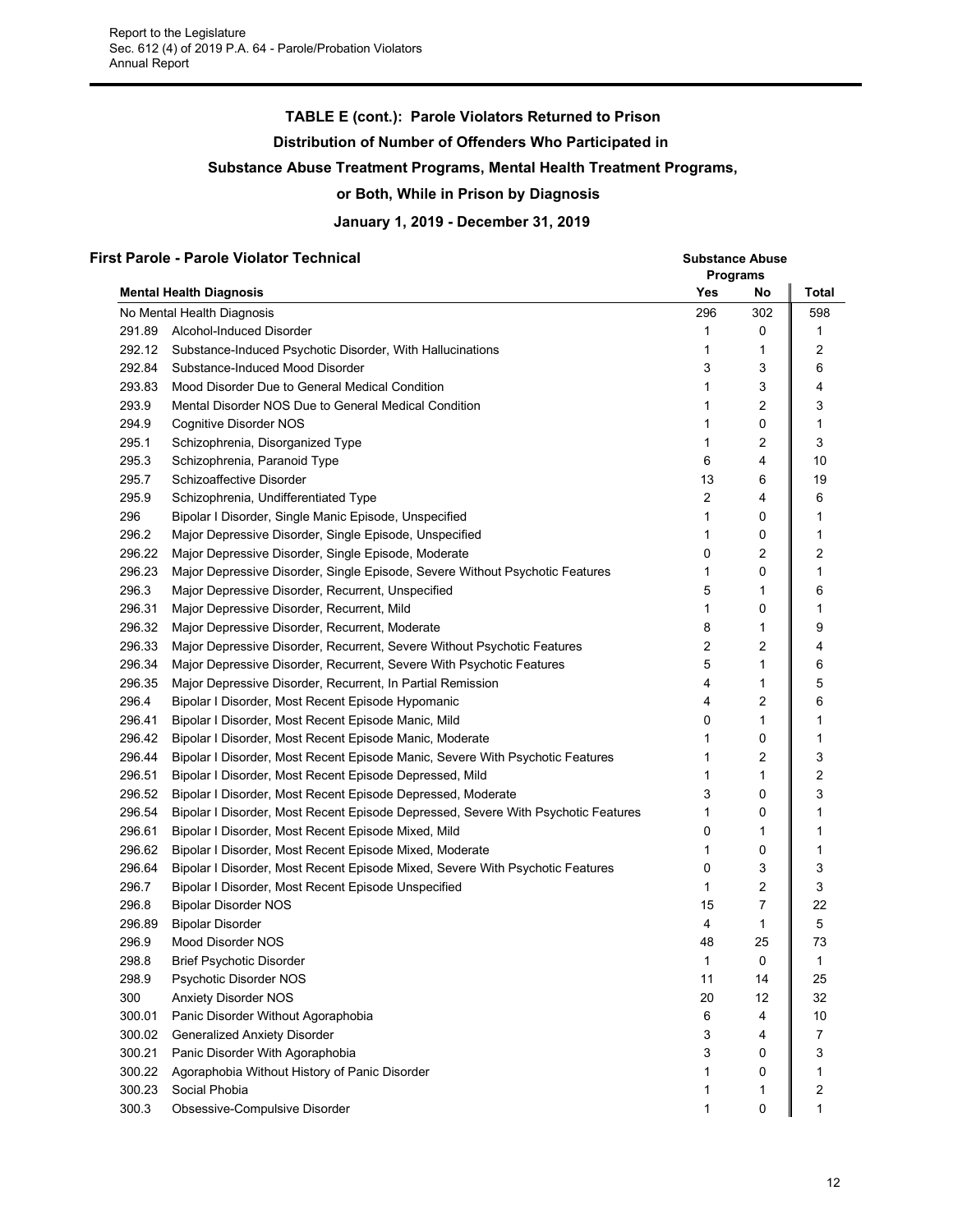|        | First Parole - Parole Violator Technical (cont.)                   | <b>Substance Abuse</b><br><b>Programs</b> |     |                         |
|--------|--------------------------------------------------------------------|-------------------------------------------|-----|-------------------------|
|        | <b>Mental Health Diagnosis</b>                                     | Yes                                       | No  | Total                   |
| 300.4  | Dysthymic Disorder                                                 | 5                                         | 2   | 7                       |
| 302.2  | Pedophilia                                                         | 0                                         | 1   | 1                       |
| 302.85 | Gender Identity Disorder in Adolescents or Adults                  | 0                                         | 1   | 1                       |
| 302.9  | Sexual Disorder NOS                                                | 1                                         | 0   | 1                       |
| 303.9  | Alcohol Dependence                                                 | 1                                         | 0   | 1                       |
| 304    | Opioid Dependence                                                  | 3                                         | 0   | 3                       |
| 304.1  | Sedative, Hypnotic, or Anxiolytic Dependence                       | 1                                         | 0   | 1                       |
| 304.2  | Cocaine Dependence                                                 | $\overline{2}$                            | 0   | $\overline{2}$          |
| 304.3  | Cannabis Dependence                                                | 0                                         | 2   | $\overline{2}$          |
| 304.8  | Polysubstance Dependence                                           | 11                                        | 5   | 16                      |
| 304.9  | Other (or Unknown) Substance Dependence                            | 1                                         | 0   | 1                       |
| 305    | <b>Alcohol Abuse</b>                                               | 0                                         | 4   | 4                       |
| 305.2  | <b>Cannabis Abuse</b>                                              | 3                                         | 2   | 5                       |
| 307.42 | Primary Insomnia                                                   | 0                                         | 1   | $\mathbf{1}$            |
| 309    | Adjustment Disorder With Depressed Mood                            | 12                                        | 4   | 16                      |
| 309.24 | Adjustment Disorder With Anxiety                                   | 5                                         | 6   | 11                      |
| 309.28 | Adjustment Disorder With Mixed Anxiety and Depressed Mood          | 10                                        | 7   | 17                      |
| 309.4  | Adjustment Disorder With Mixed Disturbance of Emotions and Conduct | 5                                         | 0   | 5                       |
| 309.81 | <b>Posttraumatic Stress Disorder</b>                               | 17                                        | 11  | 28                      |
| 309.9  | Adjustment Disorder Unspecified                                    | 5                                         | 3   | 8                       |
| 311    | Depressive Disorder NOS                                            | 45                                        | 26  | 71                      |
| 312.3  | Impulse-Control Disorder NOS                                       | 1                                         | 1   | $\overline{\mathbf{c}}$ |
| 312.34 | Intermittent Explosive Disorder                                    | 0                                         | 1   | $\mathbf{1}$            |
| 312.81 | Conduct Disorder, Childhood-Onset Type                             | 1                                         | 1   | $\boldsymbol{2}$        |
| 312.82 | Conduct Disorder, Adolescent-Onset Type                            | 0                                         | 3   | 3                       |
| 312.89 | Conduct Disorder, Unspecified Onset                                | 0                                         | 2   | $\overline{\mathbf{c}}$ |
| 314.01 | Attention-Deficit/Hyperactivity Disorder, Combined Type            | 1                                         | 1   | 2                       |
| 314.9  | Attention-Deficit/Hyperactivity Disorder NOS                       | 3                                         | 3   | 6                       |
| 315.9  | Learning Disorder NOS                                              | 3                                         | 2   | 5                       |
| 799.9  | <b>Condition Deferred</b>                                          | 13                                        | 10  | 23                      |
| V61.21 | Abuse of Child                                                     | $\mathbf{1}$                              | 0   | 1                       |
| V62.82 | <b>Bereavement</b>                                                 | 0                                         | 1   | 1                       |
| V65.2  | Malingering                                                        | 1                                         | 1   | $\boldsymbol{2}$        |
| V71.01 | <b>Adult Antisocial Behavior</b>                                   | 2                                         | 2   | 4                       |
| V71.09 | No Diagnosis                                                       | 5                                         | 4   | 9                       |
|        | <b>Total</b>                                                       | 639                                       | 522 | 1161                    |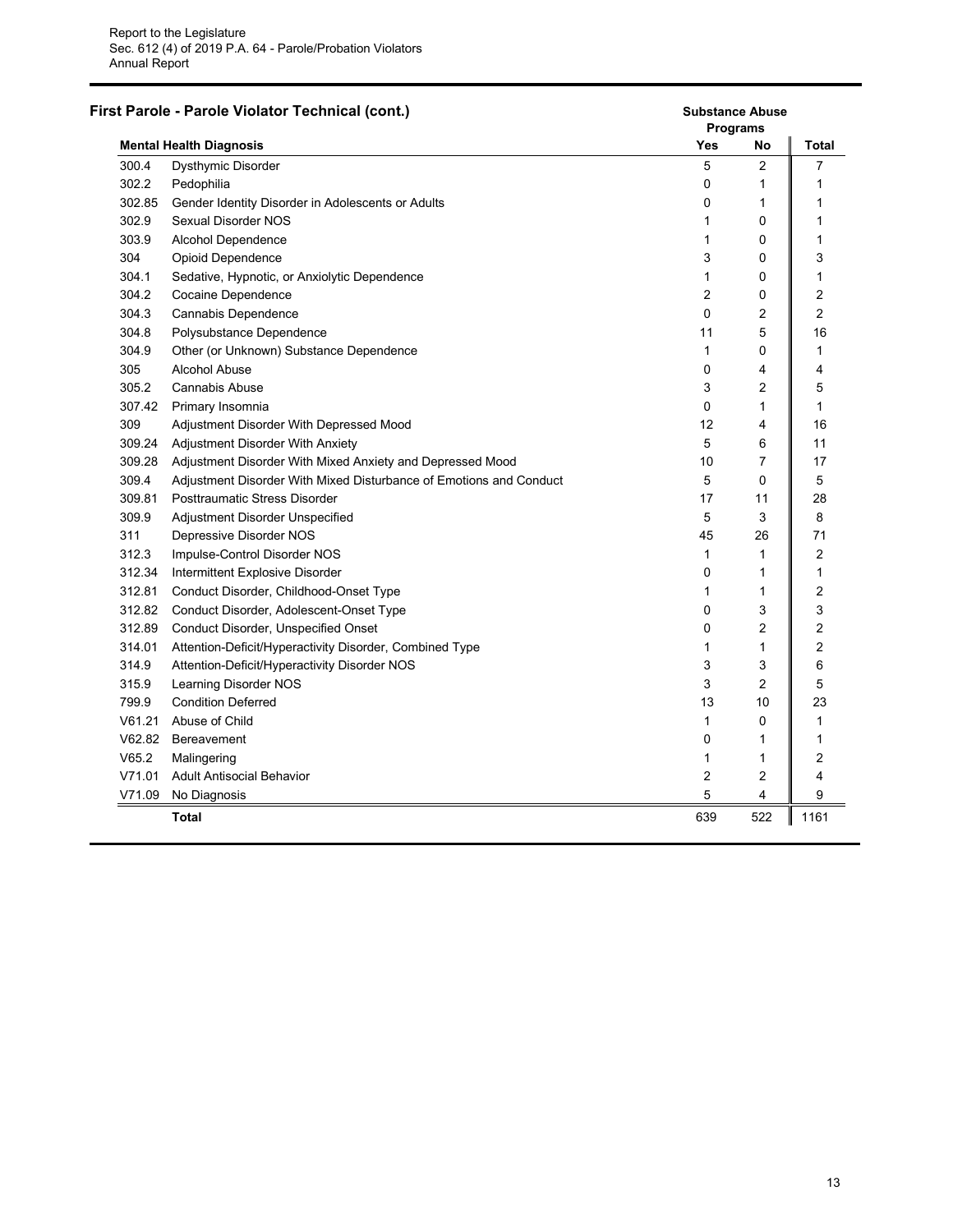## **TABLE E (cont.): Parole Violators Returned to Prison**

**Distribution of Number of Offenders Who Participated in**

#### **Substance Abuse Treatment Programs, Mental Health Treatment Programs,**

#### **or Both, While in Prison by Diagnosis**

**January 1, 2019 - December 31, 2019**

#### **Reparoles - Parole Violator New Sentence Substance Abuse**

| <b>Mental Health Diagnosis</b><br>Yes<br>Total<br>No<br>33<br>30<br>63<br>No Mental Health Diagnosis<br>293.9<br>0<br>1<br>Mental Disorder NOS Due to General Medical Condition<br>1<br>294.9<br>Cognitive Disorder NOS<br>1<br>0<br>1<br>295.3<br>2<br>Schizophrenia, Paranoid Type<br>1<br>1<br>2<br>295.7<br>Schizoaffective Disorder<br>1<br>1<br>3<br>295.9<br>2<br>Schizophrenia, Undifferentiated Type<br>1<br>296.2<br>Major Depressive Disorder, Single Episode, Unspecified<br>1<br>0<br>1<br>296.3<br>2<br>2<br>Major Depressive Disorder, Recurrent, Unspecified<br>0<br>296.31<br>Major Depressive Disorder, Recurrent, Mild<br>1<br>0<br>1<br>296.32<br>5<br>5<br>Major Depressive Disorder, Recurrent, Moderate<br>0<br>296.33<br>0<br>1<br>Major Depressive Disorder, Recurrent, Severe Without Psychotic Features<br>1<br>296.34<br>Major Depressive Disorder, Recurrent, Severe With Psychotic Features<br>1<br>0<br>1<br>296.35<br>Major Depressive Disorder, Recurrent, In Partial Remission<br>0<br>1<br>1<br>296.51<br>0<br>Bipolar I Disorder, Most Recent Episode Depressed, Mild<br>1<br>1<br>296.52<br>Bipolar I Disorder, Most Recent Episode Depressed, Moderate<br>0<br>1<br>1<br>296.6<br>Bipolar I Disorder, Most Recent Episode Mixed, Unspecified<br>0<br>1<br>1<br>296.61<br>Bipolar I Disorder, Most Recent Episode Mixed, Mild<br>0<br>1<br>1<br>296.64<br>Bipolar I Disorder, Most Recent Episode Mixed, Severe With Psychotic Features<br>0<br>1<br>1<br>296.7<br>Bipolar I Disorder, Most Recent Episode Unspecified<br>0<br>1<br>1<br>296.8<br><b>Bipolar Disorder NOS</b><br>0<br>1<br>1<br>296.89<br><b>Bipolar Disorder</b><br>0<br>1<br>1<br>296.9<br>7<br>Mood Disorder NOS<br>4<br>11<br>298.8<br><b>Brief Psychotic Disorder</b><br>0<br>1<br>1<br>298.9<br>2<br>2<br>Psychotic Disorder NOS<br>0<br>2<br>300<br>2<br><b>Anxiety Disorder NOS</b><br>0<br>2<br>0<br>2<br>300.01<br>Panic Disorder Without Agoraphobia<br>300.21<br>Panic Disorder With Agoraphobia<br>0<br>1<br>1<br>301.13<br>Cyclothymic Disorder<br>0<br>1<br>1 |
|-----------------------------------------------------------------------------------------------------------------------------------------------------------------------------------------------------------------------------------------------------------------------------------------------------------------------------------------------------------------------------------------------------------------------------------------------------------------------------------------------------------------------------------------------------------------------------------------------------------------------------------------------------------------------------------------------------------------------------------------------------------------------------------------------------------------------------------------------------------------------------------------------------------------------------------------------------------------------------------------------------------------------------------------------------------------------------------------------------------------------------------------------------------------------------------------------------------------------------------------------------------------------------------------------------------------------------------------------------------------------------------------------------------------------------------------------------------------------------------------------------------------------------------------------------------------------------------------------------------------------------------------------------------------------------------------------------------------------------------------------------------------------------------------------------------------------------------------------------------------------------------------------------------------------------------------------------------------------------------------------------------------------------------------------------------------------------------|
|                                                                                                                                                                                                                                                                                                                                                                                                                                                                                                                                                                                                                                                                                                                                                                                                                                                                                                                                                                                                                                                                                                                                                                                                                                                                                                                                                                                                                                                                                                                                                                                                                                                                                                                                                                                                                                                                                                                                                                                                                                                                                   |
|                                                                                                                                                                                                                                                                                                                                                                                                                                                                                                                                                                                                                                                                                                                                                                                                                                                                                                                                                                                                                                                                                                                                                                                                                                                                                                                                                                                                                                                                                                                                                                                                                                                                                                                                                                                                                                                                                                                                                                                                                                                                                   |
|                                                                                                                                                                                                                                                                                                                                                                                                                                                                                                                                                                                                                                                                                                                                                                                                                                                                                                                                                                                                                                                                                                                                                                                                                                                                                                                                                                                                                                                                                                                                                                                                                                                                                                                                                                                                                                                                                                                                                                                                                                                                                   |
|                                                                                                                                                                                                                                                                                                                                                                                                                                                                                                                                                                                                                                                                                                                                                                                                                                                                                                                                                                                                                                                                                                                                                                                                                                                                                                                                                                                                                                                                                                                                                                                                                                                                                                                                                                                                                                                                                                                                                                                                                                                                                   |
|                                                                                                                                                                                                                                                                                                                                                                                                                                                                                                                                                                                                                                                                                                                                                                                                                                                                                                                                                                                                                                                                                                                                                                                                                                                                                                                                                                                                                                                                                                                                                                                                                                                                                                                                                                                                                                                                                                                                                                                                                                                                                   |
|                                                                                                                                                                                                                                                                                                                                                                                                                                                                                                                                                                                                                                                                                                                                                                                                                                                                                                                                                                                                                                                                                                                                                                                                                                                                                                                                                                                                                                                                                                                                                                                                                                                                                                                                                                                                                                                                                                                                                                                                                                                                                   |
|                                                                                                                                                                                                                                                                                                                                                                                                                                                                                                                                                                                                                                                                                                                                                                                                                                                                                                                                                                                                                                                                                                                                                                                                                                                                                                                                                                                                                                                                                                                                                                                                                                                                                                                                                                                                                                                                                                                                                                                                                                                                                   |
|                                                                                                                                                                                                                                                                                                                                                                                                                                                                                                                                                                                                                                                                                                                                                                                                                                                                                                                                                                                                                                                                                                                                                                                                                                                                                                                                                                                                                                                                                                                                                                                                                                                                                                                                                                                                                                                                                                                                                                                                                                                                                   |
|                                                                                                                                                                                                                                                                                                                                                                                                                                                                                                                                                                                                                                                                                                                                                                                                                                                                                                                                                                                                                                                                                                                                                                                                                                                                                                                                                                                                                                                                                                                                                                                                                                                                                                                                                                                                                                                                                                                                                                                                                                                                                   |
|                                                                                                                                                                                                                                                                                                                                                                                                                                                                                                                                                                                                                                                                                                                                                                                                                                                                                                                                                                                                                                                                                                                                                                                                                                                                                                                                                                                                                                                                                                                                                                                                                                                                                                                                                                                                                                                                                                                                                                                                                                                                                   |
|                                                                                                                                                                                                                                                                                                                                                                                                                                                                                                                                                                                                                                                                                                                                                                                                                                                                                                                                                                                                                                                                                                                                                                                                                                                                                                                                                                                                                                                                                                                                                                                                                                                                                                                                                                                                                                                                                                                                                                                                                                                                                   |
|                                                                                                                                                                                                                                                                                                                                                                                                                                                                                                                                                                                                                                                                                                                                                                                                                                                                                                                                                                                                                                                                                                                                                                                                                                                                                                                                                                                                                                                                                                                                                                                                                                                                                                                                                                                                                                                                                                                                                                                                                                                                                   |
|                                                                                                                                                                                                                                                                                                                                                                                                                                                                                                                                                                                                                                                                                                                                                                                                                                                                                                                                                                                                                                                                                                                                                                                                                                                                                                                                                                                                                                                                                                                                                                                                                                                                                                                                                                                                                                                                                                                                                                                                                                                                                   |
|                                                                                                                                                                                                                                                                                                                                                                                                                                                                                                                                                                                                                                                                                                                                                                                                                                                                                                                                                                                                                                                                                                                                                                                                                                                                                                                                                                                                                                                                                                                                                                                                                                                                                                                                                                                                                                                                                                                                                                                                                                                                                   |
|                                                                                                                                                                                                                                                                                                                                                                                                                                                                                                                                                                                                                                                                                                                                                                                                                                                                                                                                                                                                                                                                                                                                                                                                                                                                                                                                                                                                                                                                                                                                                                                                                                                                                                                                                                                                                                                                                                                                                                                                                                                                                   |
|                                                                                                                                                                                                                                                                                                                                                                                                                                                                                                                                                                                                                                                                                                                                                                                                                                                                                                                                                                                                                                                                                                                                                                                                                                                                                                                                                                                                                                                                                                                                                                                                                                                                                                                                                                                                                                                                                                                                                                                                                                                                                   |
|                                                                                                                                                                                                                                                                                                                                                                                                                                                                                                                                                                                                                                                                                                                                                                                                                                                                                                                                                                                                                                                                                                                                                                                                                                                                                                                                                                                                                                                                                                                                                                                                                                                                                                                                                                                                                                                                                                                                                                                                                                                                                   |
|                                                                                                                                                                                                                                                                                                                                                                                                                                                                                                                                                                                                                                                                                                                                                                                                                                                                                                                                                                                                                                                                                                                                                                                                                                                                                                                                                                                                                                                                                                                                                                                                                                                                                                                                                                                                                                                                                                                                                                                                                                                                                   |
|                                                                                                                                                                                                                                                                                                                                                                                                                                                                                                                                                                                                                                                                                                                                                                                                                                                                                                                                                                                                                                                                                                                                                                                                                                                                                                                                                                                                                                                                                                                                                                                                                                                                                                                                                                                                                                                                                                                                                                                                                                                                                   |
|                                                                                                                                                                                                                                                                                                                                                                                                                                                                                                                                                                                                                                                                                                                                                                                                                                                                                                                                                                                                                                                                                                                                                                                                                                                                                                                                                                                                                                                                                                                                                                                                                                                                                                                                                                                                                                                                                                                                                                                                                                                                                   |
|                                                                                                                                                                                                                                                                                                                                                                                                                                                                                                                                                                                                                                                                                                                                                                                                                                                                                                                                                                                                                                                                                                                                                                                                                                                                                                                                                                                                                                                                                                                                                                                                                                                                                                                                                                                                                                                                                                                                                                                                                                                                                   |
|                                                                                                                                                                                                                                                                                                                                                                                                                                                                                                                                                                                                                                                                                                                                                                                                                                                                                                                                                                                                                                                                                                                                                                                                                                                                                                                                                                                                                                                                                                                                                                                                                                                                                                                                                                                                                                                                                                                                                                                                                                                                                   |
|                                                                                                                                                                                                                                                                                                                                                                                                                                                                                                                                                                                                                                                                                                                                                                                                                                                                                                                                                                                                                                                                                                                                                                                                                                                                                                                                                                                                                                                                                                                                                                                                                                                                                                                                                                                                                                                                                                                                                                                                                                                                                   |
|                                                                                                                                                                                                                                                                                                                                                                                                                                                                                                                                                                                                                                                                                                                                                                                                                                                                                                                                                                                                                                                                                                                                                                                                                                                                                                                                                                                                                                                                                                                                                                                                                                                                                                                                                                                                                                                                                                                                                                                                                                                                                   |
|                                                                                                                                                                                                                                                                                                                                                                                                                                                                                                                                                                                                                                                                                                                                                                                                                                                                                                                                                                                                                                                                                                                                                                                                                                                                                                                                                                                                                                                                                                                                                                                                                                                                                                                                                                                                                                                                                                                                                                                                                                                                                   |
|                                                                                                                                                                                                                                                                                                                                                                                                                                                                                                                                                                                                                                                                                                                                                                                                                                                                                                                                                                                                                                                                                                                                                                                                                                                                                                                                                                                                                                                                                                                                                                                                                                                                                                                                                                                                                                                                                                                                                                                                                                                                                   |
|                                                                                                                                                                                                                                                                                                                                                                                                                                                                                                                                                                                                                                                                                                                                                                                                                                                                                                                                                                                                                                                                                                                                                                                                                                                                                                                                                                                                                                                                                                                                                                                                                                                                                                                                                                                                                                                                                                                                                                                                                                                                                   |
|                                                                                                                                                                                                                                                                                                                                                                                                                                                                                                                                                                                                                                                                                                                                                                                                                                                                                                                                                                                                                                                                                                                                                                                                                                                                                                                                                                                                                                                                                                                                                                                                                                                                                                                                                                                                                                                                                                                                                                                                                                                                                   |
|                                                                                                                                                                                                                                                                                                                                                                                                                                                                                                                                                                                                                                                                                                                                                                                                                                                                                                                                                                                                                                                                                                                                                                                                                                                                                                                                                                                                                                                                                                                                                                                                                                                                                                                                                                                                                                                                                                                                                                                                                                                                                   |
| 303.9<br>1<br>Alcohol Dependence<br>0<br>1                                                                                                                                                                                                                                                                                                                                                                                                                                                                                                                                                                                                                                                                                                                                                                                                                                                                                                                                                                                                                                                                                                                                                                                                                                                                                                                                                                                                                                                                                                                                                                                                                                                                                                                                                                                                                                                                                                                                                                                                                                        |
| 304.3<br>2<br>Cannabis Dependence<br>1<br>1                                                                                                                                                                                                                                                                                                                                                                                                                                                                                                                                                                                                                                                                                                                                                                                                                                                                                                                                                                                                                                                                                                                                                                                                                                                                                                                                                                                                                                                                                                                                                                                                                                                                                                                                                                                                                                                                                                                                                                                                                                       |
| 2<br>304.8<br>Polysubstance Dependence<br>1<br>1                                                                                                                                                                                                                                                                                                                                                                                                                                                                                                                                                                                                                                                                                                                                                                                                                                                                                                                                                                                                                                                                                                                                                                                                                                                                                                                                                                                                                                                                                                                                                                                                                                                                                                                                                                                                                                                                                                                                                                                                                                  |
| 305<br>Alcohol Abuse<br>1<br>0<br>1                                                                                                                                                                                                                                                                                                                                                                                                                                                                                                                                                                                                                                                                                                                                                                                                                                                                                                                                                                                                                                                                                                                                                                                                                                                                                                                                                                                                                                                                                                                                                                                                                                                                                                                                                                                                                                                                                                                                                                                                                                               |
| 305.6<br>Cocaine Abuse<br>1<br>0<br>1                                                                                                                                                                                                                                                                                                                                                                                                                                                                                                                                                                                                                                                                                                                                                                                                                                                                                                                                                                                                                                                                                                                                                                                                                                                                                                                                                                                                                                                                                                                                                                                                                                                                                                                                                                                                                                                                                                                                                                                                                                             |
| 309<br>0<br>Adjustment Disorder With Depressed Mood<br>1<br>1                                                                                                                                                                                                                                                                                                                                                                                                                                                                                                                                                                                                                                                                                                                                                                                                                                                                                                                                                                                                                                                                                                                                                                                                                                                                                                                                                                                                                                                                                                                                                                                                                                                                                                                                                                                                                                                                                                                                                                                                                     |
| 2<br>2<br>309.28<br>Adjustment Disorder With Mixed Anxiety and Depressed Mood<br>0                                                                                                                                                                                                                                                                                                                                                                                                                                                                                                                                                                                                                                                                                                                                                                                                                                                                                                                                                                                                                                                                                                                                                                                                                                                                                                                                                                                                                                                                                                                                                                                                                                                                                                                                                                                                                                                                                                                                                                                                |
| $\overline{2}$<br>$\overline{2}$<br>0<br>309.81<br>Posttraumatic Stress Disorder                                                                                                                                                                                                                                                                                                                                                                                                                                                                                                                                                                                                                                                                                                                                                                                                                                                                                                                                                                                                                                                                                                                                                                                                                                                                                                                                                                                                                                                                                                                                                                                                                                                                                                                                                                                                                                                                                                                                                                                                  |
| 309.9<br>Adjustment Disorder Unspecified<br>3<br>1<br>4                                                                                                                                                                                                                                                                                                                                                                                                                                                                                                                                                                                                                                                                                                                                                                                                                                                                                                                                                                                                                                                                                                                                                                                                                                                                                                                                                                                                                                                                                                                                                                                                                                                                                                                                                                                                                                                                                                                                                                                                                           |
| 311<br>Depressive Disorder NOS<br>2<br>7<br>9                                                                                                                                                                                                                                                                                                                                                                                                                                                                                                                                                                                                                                                                                                                                                                                                                                                                                                                                                                                                                                                                                                                                                                                                                                                                                                                                                                                                                                                                                                                                                                                                                                                                                                                                                                                                                                                                                                                                                                                                                                     |
| 312.3<br>Impulse-Control Disorder NOS<br>$\mathbf{1}$<br>0<br>1                                                                                                                                                                                                                                                                                                                                                                                                                                                                                                                                                                                                                                                                                                                                                                                                                                                                                                                                                                                                                                                                                                                                                                                                                                                                                                                                                                                                                                                                                                                                                                                                                                                                                                                                                                                                                                                                                                                                                                                                                   |
| 312.34<br>Intermittent Explosive Disorder<br>0<br>1<br>1                                                                                                                                                                                                                                                                                                                                                                                                                                                                                                                                                                                                                                                                                                                                                                                                                                                                                                                                                                                                                                                                                                                                                                                                                                                                                                                                                                                                                                                                                                                                                                                                                                                                                                                                                                                                                                                                                                                                                                                                                          |
| 799.9<br><b>Condition Deferred</b><br>7<br>16<br>9                                                                                                                                                                                                                                                                                                                                                                                                                                                                                                                                                                                                                                                                                                                                                                                                                                                                                                                                                                                                                                                                                                                                                                                                                                                                                                                                                                                                                                                                                                                                                                                                                                                                                                                                                                                                                                                                                                                                                                                                                                |
| V71.09<br>No Diagnosis<br>1<br>0<br>1                                                                                                                                                                                                                                                                                                                                                                                                                                                                                                                                                                                                                                                                                                                                                                                                                                                                                                                                                                                                                                                                                                                                                                                                                                                                                                                                                                                                                                                                                                                                                                                                                                                                                                                                                                                                                                                                                                                                                                                                                                             |
| 92<br>64<br>156<br><b>Total</b>                                                                                                                                                                                                                                                                                                                                                                                                                                                                                                                                                                                                                                                                                                                                                                                                                                                                                                                                                                                                                                                                                                                                                                                                                                                                                                                                                                                                                                                                                                                                                                                                                                                                                                                                                                                                                                                                                                                                                                                                                                                   |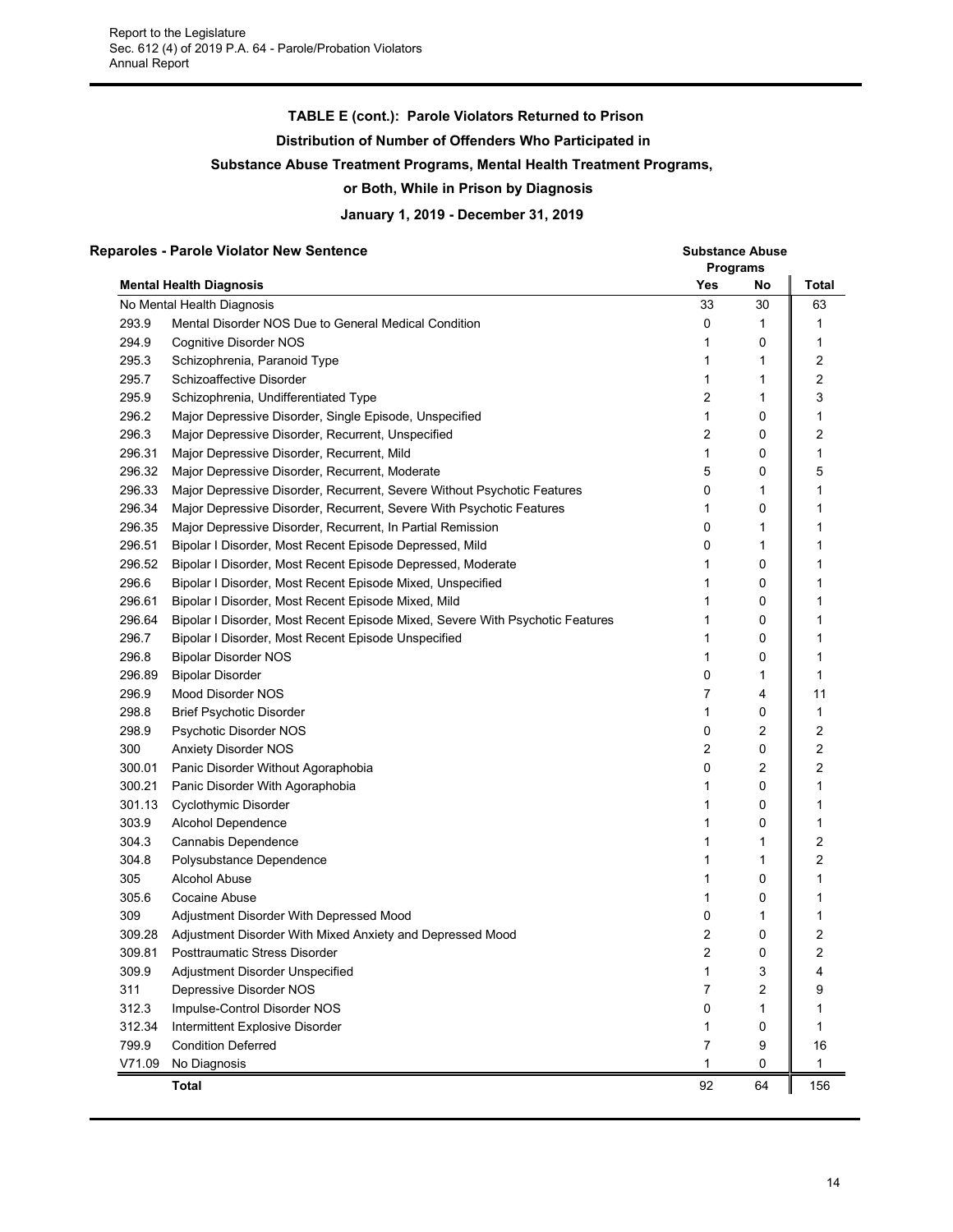## **TABLE E (cont.): Parole Violators Returned to Prison Distribution of Number of Offenders Who Participated in Substance Abuse Treatment Programs, Mental Health Treatment Programs, or Both, While in Prison by Diagnosis January 1, 2019 - December 31, 2019**

#### **Reparoles - Parole Violator Technical Substance Abuse Substance Abuse Substance Abuse**

|        |                                                                                   | Programs            |        |                |
|--------|-----------------------------------------------------------------------------------|---------------------|--------|----------------|
|        | <b>Mental Health Diagnosis</b>                                                    | Yes                 | No     | <b>Total</b>   |
|        | No Mental Health Diagnosis                                                        | 85                  | 89     | 174            |
| 291.89 | Alcohol-Induced Disorder                                                          | 1                   | 1      | 2              |
| 292.84 | Substance-Induced Mood Disorder                                                   | 1                   | 1      | 2              |
| 293.83 | Mood Disorder Due to General Medical Condition                                    | 2                   | 0      | 2              |
| 294.9  | Cognitive Disorder NOS                                                            | 1                   | 0      | 1              |
| 295.1  | Schizophrenia, Disorganized Type                                                  | 0                   | 1      | 1              |
| 295.3  | Schizophrenia, Paranoid Type                                                      | 1                   | 1      | 2              |
| 295.7  | Schizoaffective Disorder                                                          | 2                   | 5      | 7              |
| 295.9  | Schizophrenia, Undifferentiated Type                                              | 0                   | 1      | 1              |
| 296.22 | Major Depressive Disorder, Single Episode, Moderate                               | 1                   | 0      | 1              |
| 296.3  | Major Depressive Disorder, Recurrent, Unspecified                                 | 2                   | 1      | 3              |
| 296.31 | Major Depressive Disorder, Recurrent, Mild                                        | 1                   | 0      | 1              |
| 296.32 | Major Depressive Disorder, Recurrent, Moderate                                    | 1                   | 2      | 3              |
| 296.33 | Major Depressive Disorder, Recurrent, Severe Without Psychotic Features           | 0                   | 1      | 1              |
| 296.34 | Major Depressive Disorder, Recurrent, Severe With Psychotic Features              | 1                   | 0      | 1              |
| 296.35 | Major Depressive Disorder, Recurrent, In Partial Remission                        | 0                   | 1      | 1              |
| 296.4  | Bipolar I Disorder, Most Recent Episode Hypomanic                                 | 0                   | 2      | 2              |
| 296.44 | Bipolar I Disorder, Most Recent Episode Manic, Severe With Psychotic Features     | 1                   | 0      | 1              |
| 296.45 | Bipolar I Disorder, Most Recent Episode Manic, In Partial Remission               | 0                   | 1      | 1              |
| 296.52 | Bipolar I Disorder, Most Recent Episode Depressed, Moderate                       | 2                   | 0      | 2              |
| 296.54 | Bipolar I Disorder, Most Recent Episode Depressed, Severe With Psychotic Features | $\overline{2}$      | 2      | 4              |
| 296.8  | <b>Bipolar Disorder NOS</b>                                                       | 4                   | 1      | 5              |
| 296.9  | Mood Disorder NOS                                                                 | 16                  | 11     | 27             |
| 297.1  | <b>Delusional Disorder</b>                                                        | 1                   | 1      | $\overline{c}$ |
| 298.9  | Psychotic Disorder NOS                                                            | 2                   | 0      | 2              |
| 300    | <b>Anxiety Disorder NOS</b>                                                       | 6                   | 6      | 12             |
| 300.01 | Panic Disorder Without Agoraphobia                                                | 2                   | 0      | 2              |
| 300.02 | Generalized Anxiety Disorder                                                      | 2                   | 1      | 3              |
| 300.4  | Dysthymic Disorder                                                                | 3                   | 0      | 3              |
| 303.9  | Alcohol Dependence                                                                | 1                   | 0      | 1              |
| 304    | Opioid Dependence                                                                 | 2                   | 0      | 2              |
| 304.2  | Cocaine Dependence                                                                | 1                   | 0      | 1              |
| 304.3  | Cannabis Dependence                                                               | 1                   | 0      | 1              |
| 304.8  | Polysubstance Dependence                                                          | 6                   | 1      | 7              |
| 305    | Alcohol Abuse                                                                     | 1                   | 0      | 1              |
| 305.2  | Cannabis Abuse                                                                    | 2                   |        | 3              |
| 305.6  | Cocaine Abuse                                                                     | 1                   | 0      | 1              |
| 307.42 | Primary Insomnia                                                                  | 0                   | 1      | 1              |
| 308.3  | <b>Acute Stress Disorder</b>                                                      | 2                   | 0      |                |
| 309    | Adjustment Disorder With Depressed Mood                                           | 2                   |        | 2              |
| 309.24 | Adjustment Disorder With Anxiety                                                  |                     | 3      | 5              |
| 309.28 | Adjustment Disorder With Mixed Anxiety and Depressed Mood                         | 4<br>3              | 3<br>2 | 7              |
|        |                                                                                   |                     |        | 5              |
| 309.3  | Adjustment Disorder With Disturbance of Conduct                                   | 1<br>$\overline{2}$ | 0<br>3 | 1              |
| 309.4  | Adjustment Disorder With Mixed Disturbance of Emotions and Conduct                |                     |        | 5              |